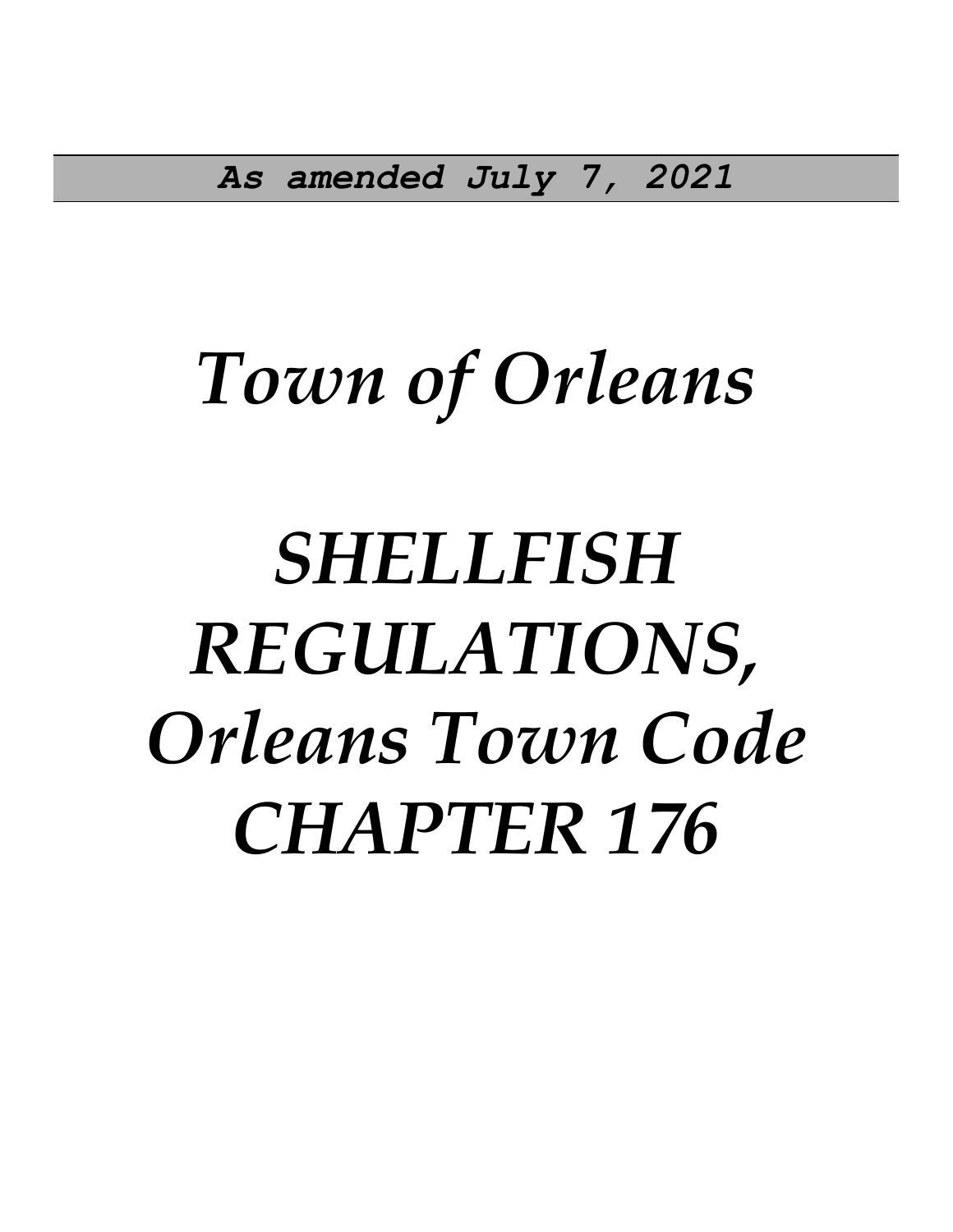## **TABLE OF CONTENTS**

|  | (52.1)    | Types of permits                                                 |  |  |  |  |  |
|--|-----------|------------------------------------------------------------------|--|--|--|--|--|
|  | (52.2)    | Possession of permit                                             |  |  |  |  |  |
|  | $\S 2.3)$ | Transferability and carrying of permits                          |  |  |  |  |  |
|  | (52.4)    | Display of permit upon demand                                    |  |  |  |  |  |
|  | (52.5)    | Commercial permit eligibility                                    |  |  |  |  |  |
|  | \$2.6)    | Shellfishing rights of residents of Eastham                      |  |  |  |  |  |
|  | \$2.7)    | Commercial permit and apprentice permit issuance                 |  |  |  |  |  |
|  | \$2.8)    | Free commercial permits and free apprentice permits              |  |  |  |  |  |
|  | (82.9)    | Dual permit prohibition                                          |  |  |  |  |  |
|  |           | §2.10) Commercial permit required for dredging                   |  |  |  |  |  |
|  | \$2.11)   | Planting or transplanting without a permit                       |  |  |  |  |  |
|  |           | §2.12) Family permit issuance and fees                           |  |  |  |  |  |
|  | \$2.13)   | Suspension of commercial and family permits                      |  |  |  |  |  |
|  | \$2.14)   | Fines                                                            |  |  |  |  |  |
|  |           |                                                                  |  |  |  |  |  |
|  | (3.1)     | Enforceability                                                   |  |  |  |  |  |
|  | (3.2)     | Display of shellfish upon demand                                 |  |  |  |  |  |
|  | (3.3)     | Seizure of shellfish                                             |  |  |  |  |  |
|  | (3.4)     | Closed areas                                                     |  |  |  |  |  |
|  | (3.5)     | Restricted methods                                               |  |  |  |  |  |
|  | (33.6)    | Possession of seed shellfish                                     |  |  |  |  |  |
|  | (3.7)     | Shellfishing during the nighttime                                |  |  |  |  |  |
|  | (3.8)     | Temperature restrictions                                         |  |  |  |  |  |
|  | (3.9)     | Clam holes shall be filled                                       |  |  |  |  |  |
|  | \$3.10)   | Digging in the sedge grass                                       |  |  |  |  |  |
|  | \$3.11)   | Power dredging                                                   |  |  |  |  |  |
|  | (3.12)    | Family areas described                                           |  |  |  |  |  |
|  |           | 3.12.1. Yacht Club Area                                          |  |  |  |  |  |
|  |           | 3.12.2. Asa's Area                                               |  |  |  |  |  |
|  |           | 3.12.3. Mill Pond Area                                           |  |  |  |  |  |
|  |           | 3.12.4. Lonnie's Pond Area                                       |  |  |  |  |  |
|  |           | 3.12.5. Quanset Pond Area                                        |  |  |  |  |  |
|  |           | §3.13) Family area prohibition                                   |  |  |  |  |  |
|  |           | §3.14) Landing of shellfish                                      |  |  |  |  |  |
|  |           | §3.15) Commercial permit catch limits                            |  |  |  |  |  |
|  |           | 3.15.1. Limits, general                                          |  |  |  |  |  |
|  |           | 3.15.2. Limit for commercial dredging of quahogs in Cape Cod Bay |  |  |  |  |  |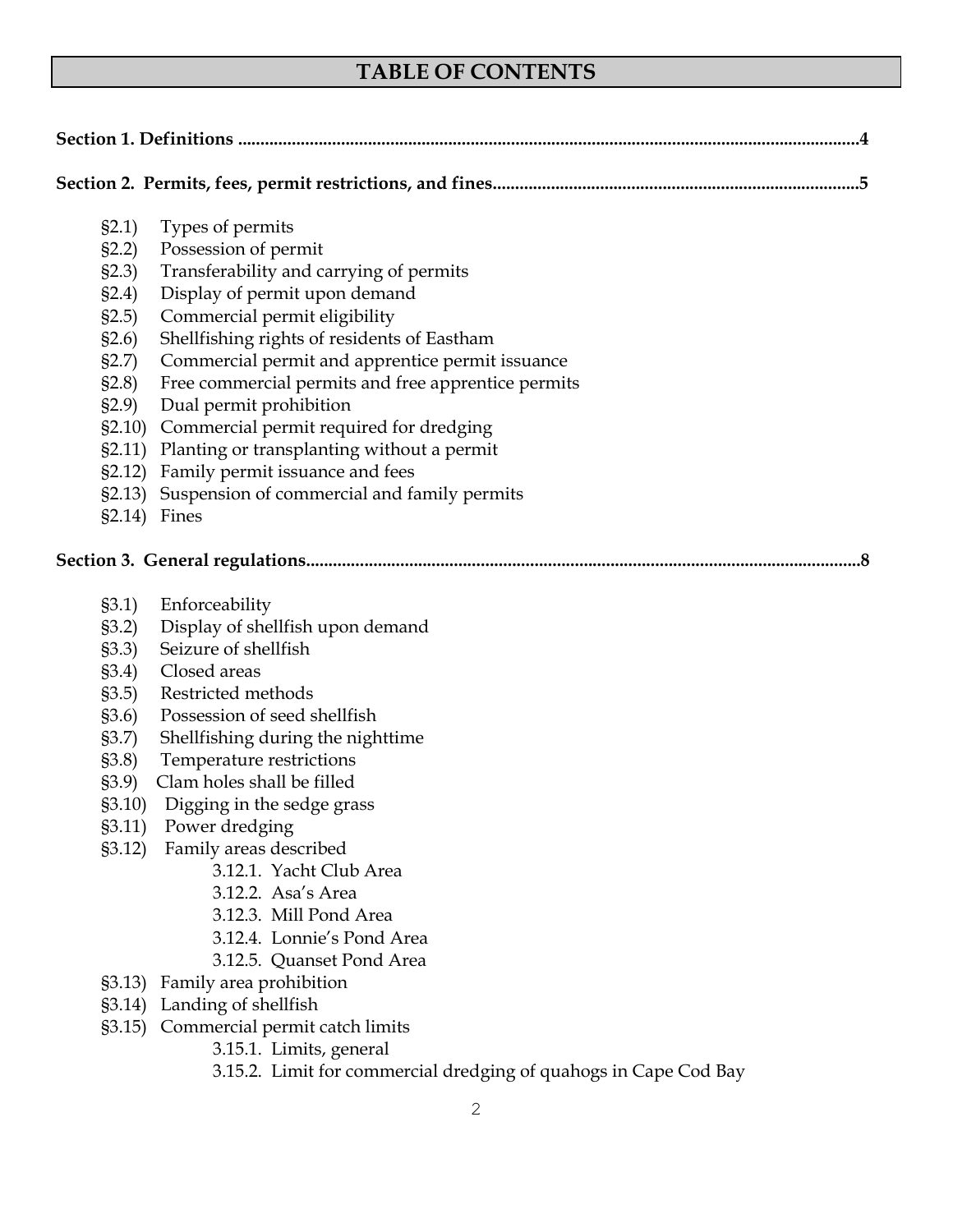- §3.16) Family permit catch limits
- §3.17) Registration of commercial boats

|--|--|--|--|--|

- §4.1) Mussels
	- 4.1.1. Culling of mussels
	- 4.1.2. Dragging for mussels
	- 4.1.3. Restricted areas
- §4.2) Eels
- 4.2.1. Methods of harvest
- 4.2.2. Family permit limit
- 4.2.3. Registration of eel pots
- 4.2.4. Obstruction of or interference with migration of eels
- §4.3) Whelk/Conchs
	- 4.3.1. Size restrictions
	- 4.3.2. Harvest season
- §4.4) Scallops
	- 4.4.1. Harvest seasons
		- 4.4.1.a) Cape Cod Bay
		- 4.4.1.b) Nauset estuary
		- 4.4.1.c) Pleasant Bay estuary
	- 4.4.2. Hours for scalloping
	- 4.4.3. Landing of scallops in totes
	- 4.4.4. Catch limits
		- 4.4.4.a) Cape Cod Bay
		- 4.4.4.b) Nauset estuary
		- 4.4.4.c) Pleasant Bay estuary
	- 4.4.5. Landing of scallops, locations
	- 4.4.6. Seed scallops described
	- 4.4.7. Landing of scallops in the shell
	- 4.4.8. Evidence of intent to scallop
	- 4.4.9. Scallop dredge frame measurements
	- 4.4.10. Diving for scallops
	- 4.4.11. One (1) trip/boat/day
	- 4.4.12. Returning to waters prohibited
- §4.5) Razor Clams
	- 4.5.1. Methods of harvest
- §4.6) Oysters
- 4.6.1. Harvest season
- §4.7) Horseshoe Crabs

Appendix 1) Cape Cod Bay Chart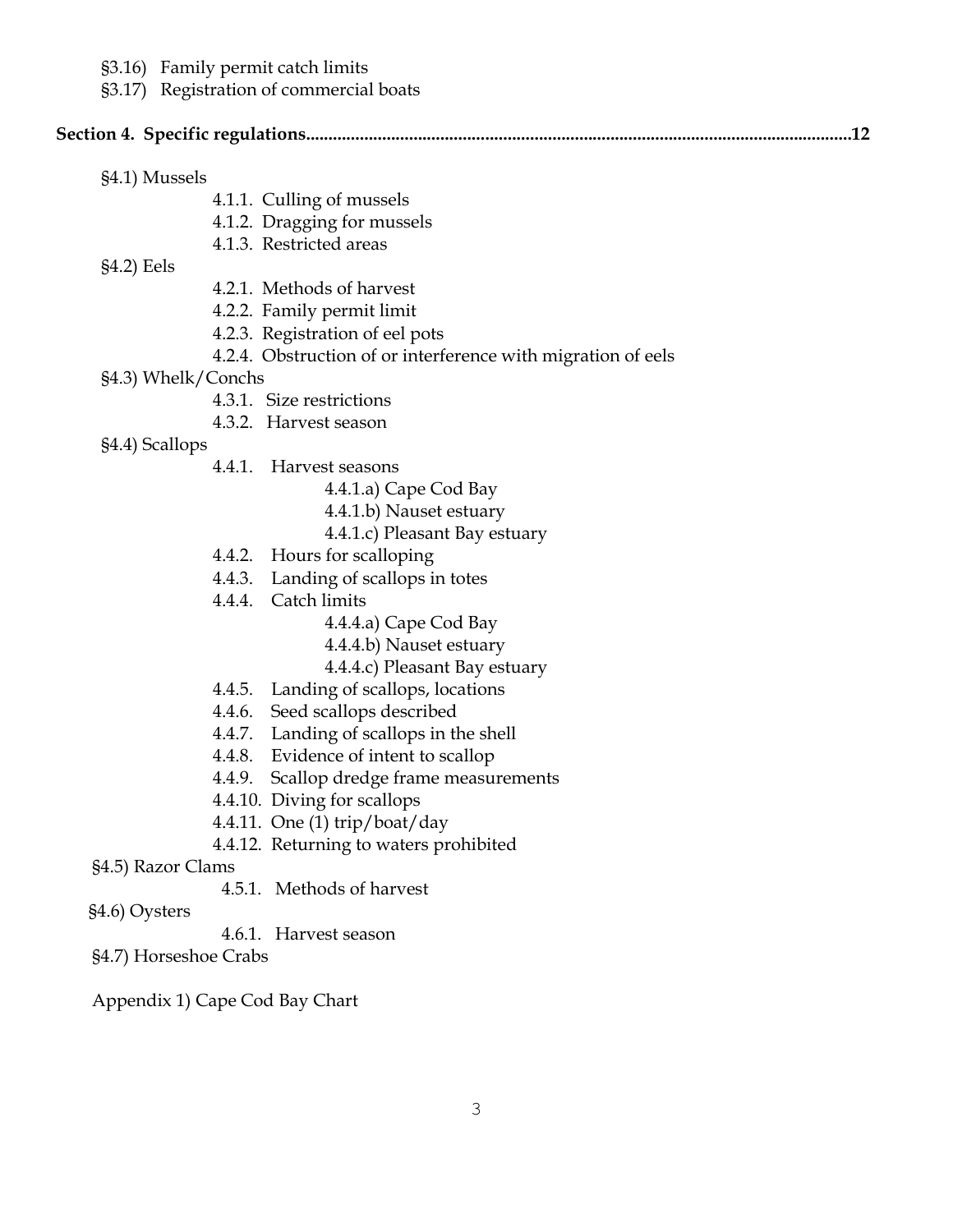The Selectmen of the Town of Orleans acting under and by virtue of the authority upon them conferred by Massachusetts General Laws, Chapter 130, as amended by Chapter 98 of the Acts of 1945, and all acts in amendment thereof or in addition to, and by virtue of a bylaw of said Town, adopted at the Annual Town Meeting of said Town held on February 21, 1944 to become effective from and after the Annual Town Meeting in the year 1945, and approved by the Attorney General on May 10, 1944, hereby make and publish the following regulations concerning the taking of eels, clams, quahogs, scallops, mussels, sea worms, whelk, and any and all kinds of shellfish within the Town. These regulations shall remain in effect and full force until modified, changed, or revoked by the then Board of Selectmen or by action of the Town.

## *Section 1. Definitions*

In these regulations, unless the context otherwise requires, the following words shall have the following meanings:

"*American eel*", a facultative catadromous fish of the species Anguilla rostrata.

"*Batch*", all shellfish in each separate container.

"*Blood Ark Clam and Ponderous Ark Clam*", marine mollusks of the species Anadara ovalis and Noetia ponderosa commonly called blood arks due to the presence of hemoglobin in their blood.

"*Bushel*", a standard measure of volume equaling one (1) level wire basket whose interior volume measures two thousand one hundred fifty (2,150) cubic inches.

"*Clam*", a marine mollusk of the species Mya arenaria commonly called the soft-shell clam.

"*Container*", any bag, box, basket, cage, or other receptacle containing shellfish.

"*Chowder quahog*", a quahog not able to pass through a two and three quarter (2 ¾ ) inch ring.

"*Family permit*", a recreational license issued which permits a husband, wife, and/or domestic partner and dependent(s), who are domiciled and living under the same roof to harvest shellfish.

"*Gauge*", any device that provides accurate measurement.

"*Mussel*", a marine mollusk of the species Mytilus edilus, commonly known as the blue mussel.

*"NaCl"*, Sodium Chloride

"*Oyster*", a marine mollusk of the species Crassostrea virginica, commonly known as the American oyster.

"*Possession*", in the immediate control of a person e.g. in a boat, car, box, bag, etc. belonging to an individual.

"*Quahog*", a marine mollusk of the species Mercenaria mercenaria, commonly called the hard-shell clam.

"*Razor Clam*", a marine mollusk of the species Ensis directus.

"*Salting*", a method used to harvest razor clams using a saline solution derived solely from table salt (NaCl) and water.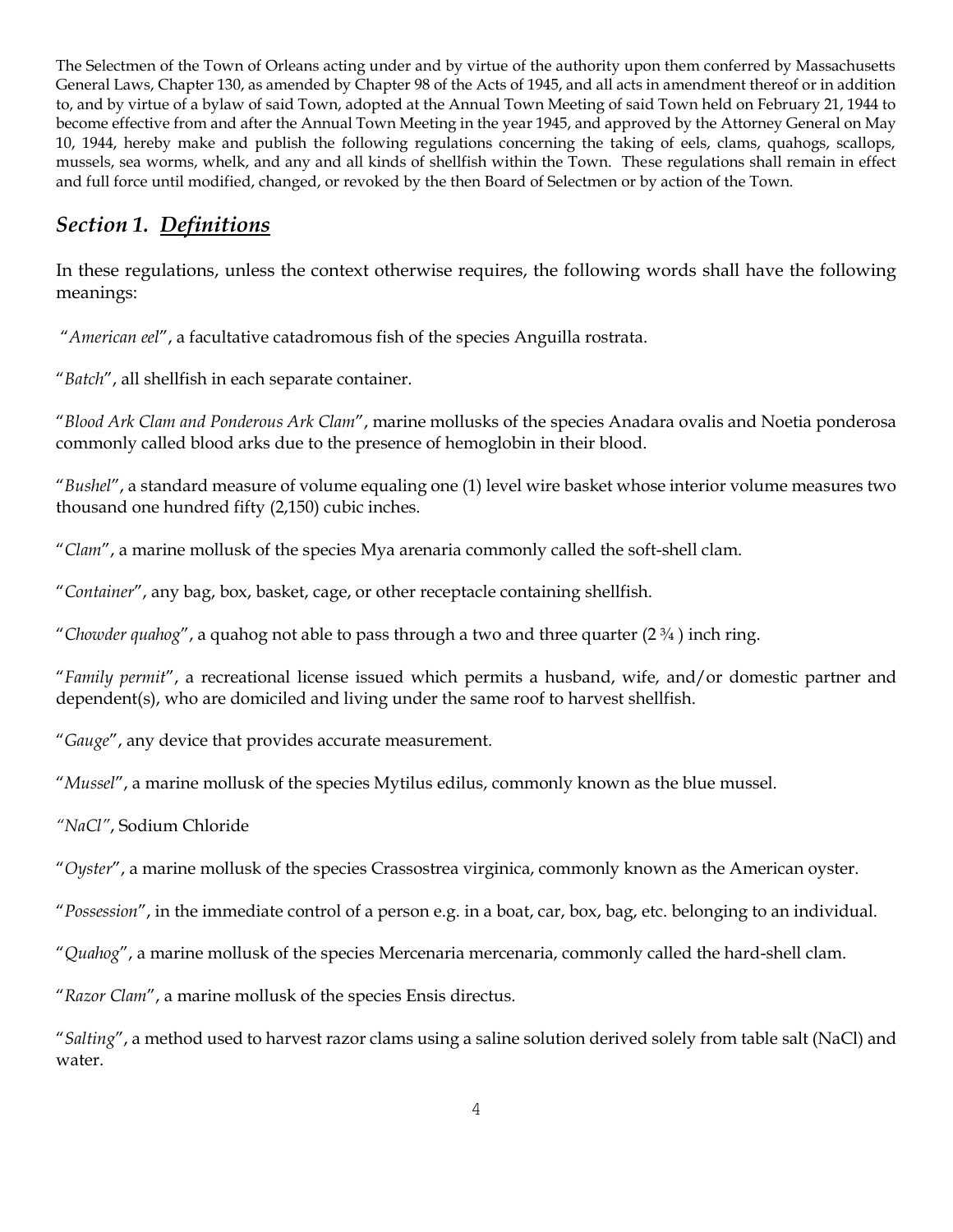"*Scallop*", a marine mollusk of the species Aequipecten irradians, commonly known as the bay scallop.

"*Seed*", any shellfish of a size less than the minimum prescribed in section 3 sub-section D and section 4 subsection D.6 herein and useable for planting purposes only.

"*Shellfish*", clams, conchs, mussels, oysters, quahogs, razor clams or razor fish, scallops, sea worms, whelk and winkles.

"*Take*", any method of harvest of the related species from its habitat.

"*Ten-quart bucket*", a standard measure of volume equaling one (1) level wire basket whose interior volume is six hundred seventy-two (672) cubic inches.

"*Week*", seven (7) consecutive days beginning on Sunday at 12:01 am and ending on Saturday at 11:59 pm.

## *Section 2. Permits, fees, and permit restrictions*

#### **§2.1) Types of permits:**

Shellfish permits shall be of two (2) types: *commercial permits*, whereby the holders thereof may sell the shellfish taken under such permits; *family permits*, whereby the holders thereof may *not* sell shellfish taken under such permits.

#### **§2.2) Possession of permit:**

All persons are prohibited from taking shellfish or eels from the coastal waters of the Town without a shellfish permit. Whoever violates any provision of this sub-section shall be punished by a fine of two hundred dollars.

#### **§2.3) Transferability and carrying of permits:**

Shellfish permits are not transferable and shall be carried while shellfishing. Whoever violates any provision of this sub-section shall be punished by a fine of fifty dollars.

#### **§2.4) Display of permit upon demand:**

All persons taking, carrying away, or having in their possession shellfish of any kind in any boat, vehicle, or container shall exhibit, on demand of the Shellfish Constable, assistants, or a police officer, their permits to take such shellfish for inspection by the Shellfish Constable, assistants, or a police officer. Whoever violates any provision of this sub-section may have their permit to shellfish in the Town of Orleans suspended for a period of no less than seven (7) days, subject to the provisions of section 2 sub-section 13 herein.

## **§2.5) Commercial permit eligibility:**

Each applicant for a commercial shellfish permit shall be a resident and domiciled in the Town for a period of twelve (12) months prior to application; If at any time the permit holder should change domicile to another town, the permit holder shall immediately notify the Shellfish Constable and the permit shall be automatically revoked and must be surrendered to the Shellfish Constable. In case of hardship, temporary retention or issuance of permit may be allowed subject to approval by the Orleans Select Board based on recommendation of the Shellfish Constable. In order to prove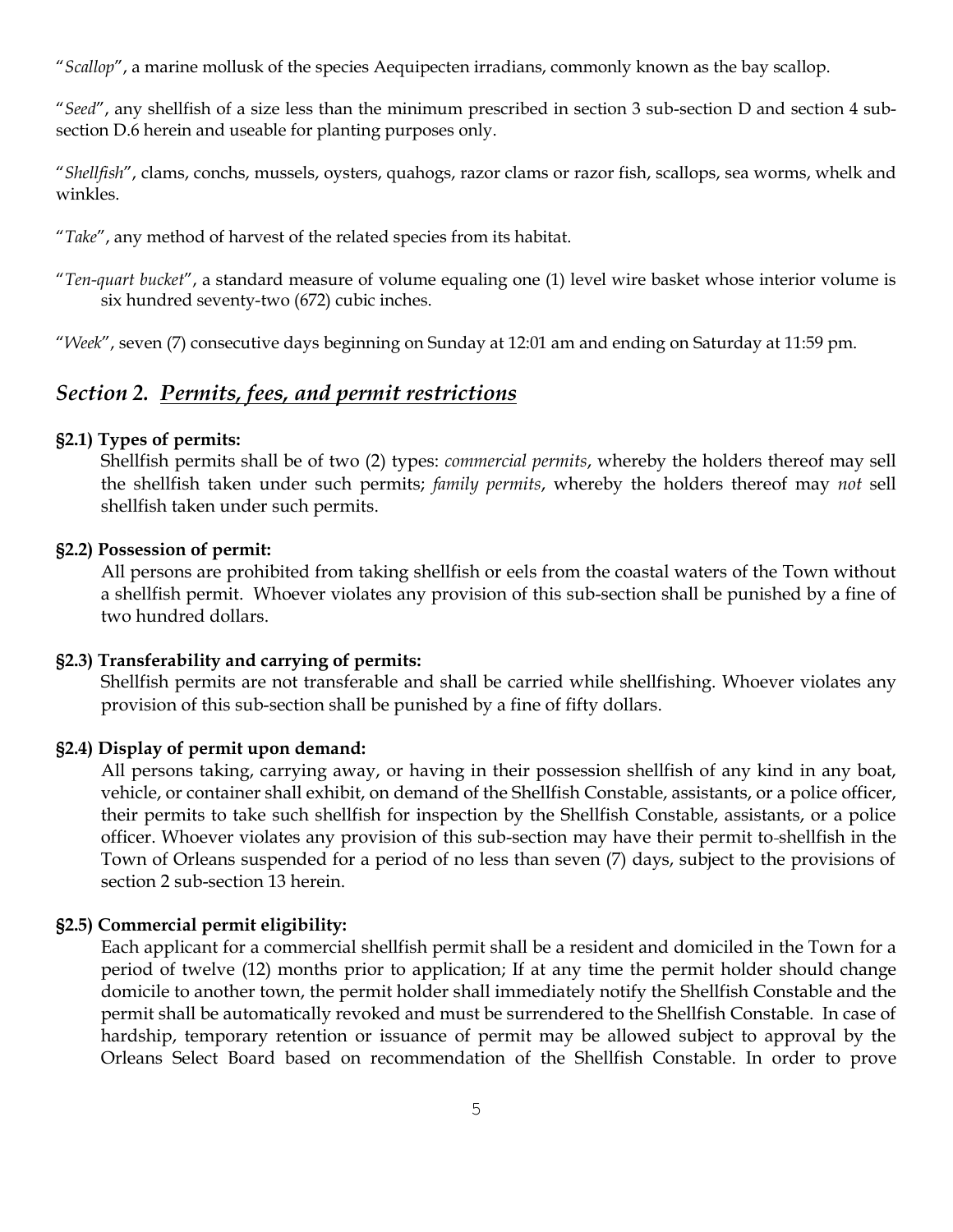residence/domicile, applicants shall provide a minimum of three (3) of the following documentary evidence:

- 1. A current motor vehicle driver's license;
- 2. A current motor vehicle excise tax bill issued by the Town;
- 3. A current real estate tax bill issued by the Town;
- 4. A current lease or rental agreement of the applicant's residence/domicile in the Town;
- 5. A current listing on the Town census;
- 6. Or any other documentation as approved by the Shellfish Constable.

#### **§2.6) Shellfishing rights of residents of Eastham:**

Domiciled persons of Eastham shall enjoy the same right to the shellfisheries of Orleans as they, enjoyed since the incorporation of the town after first obtaining a permit from the Town of Orleans.

#### **§2.7) Commercial permit issuance (***effective September 1, 2019***):**

Applications for *commercial* permits shall be submitted to the Shellfish Constable between January 1 and March 31 annually. Applications may be subject to a thirty-day (30) day review period. Commercial permits are valid April 1 of each year and expire on March 31 following the date of issuance. The fee for a commercial permit for persons sixteen (16) years of age to sixty-nine (69) years of age shall be two hundred dollars. The fee for a commercial permit for persons seventy (70) years of age or older shall be fifty dollars.

#### **§2.8) Free commercial permits:**

Any person domiciled in the Town of Orleans or Eastham fourteen (14) or fifteen (15) years of age with a work permit shall be entitled to a *commercial permit* free of charge. At sixteen (16) years of age to sixty-nine (69) years of age, the regular *commercial permit* fee shall be charged.

#### **§2.9) Dual permit prohibition:**

No person holding a *commercial permit* shall hold at the same time a *family permit* for the taking of shellfish. Whoever violates any provision of this sub-section shall be punished by a fine of fifty dollars.

#### **§2.10) Commercial permit required for dredging:**

Each person actively engaged in the dredging of shellfish in Cape Cod Bay in Orleans shall hold a *commercial permit* issued by the Town of Orleans. For the purposes of this regulation, "actively engaged" shall be defined as handling or harvesting shellfish or operating harvesting gear. Whoever violates any provision of this sub-section shall be punished by a fine of one hundred dollars.

#### **§2.11) Planting or transplanting without a permit:**

No person shall plant, place or transplant shellfish in or onto the waters or shellfish areas within the Town of Orleans without first obtaining a special permit from the Orleans Select Board. Whoever violates any provision of this sub-section shall be punished by a fine of two hundred dollars.

#### **§2.12) Family permit issuance and fees:**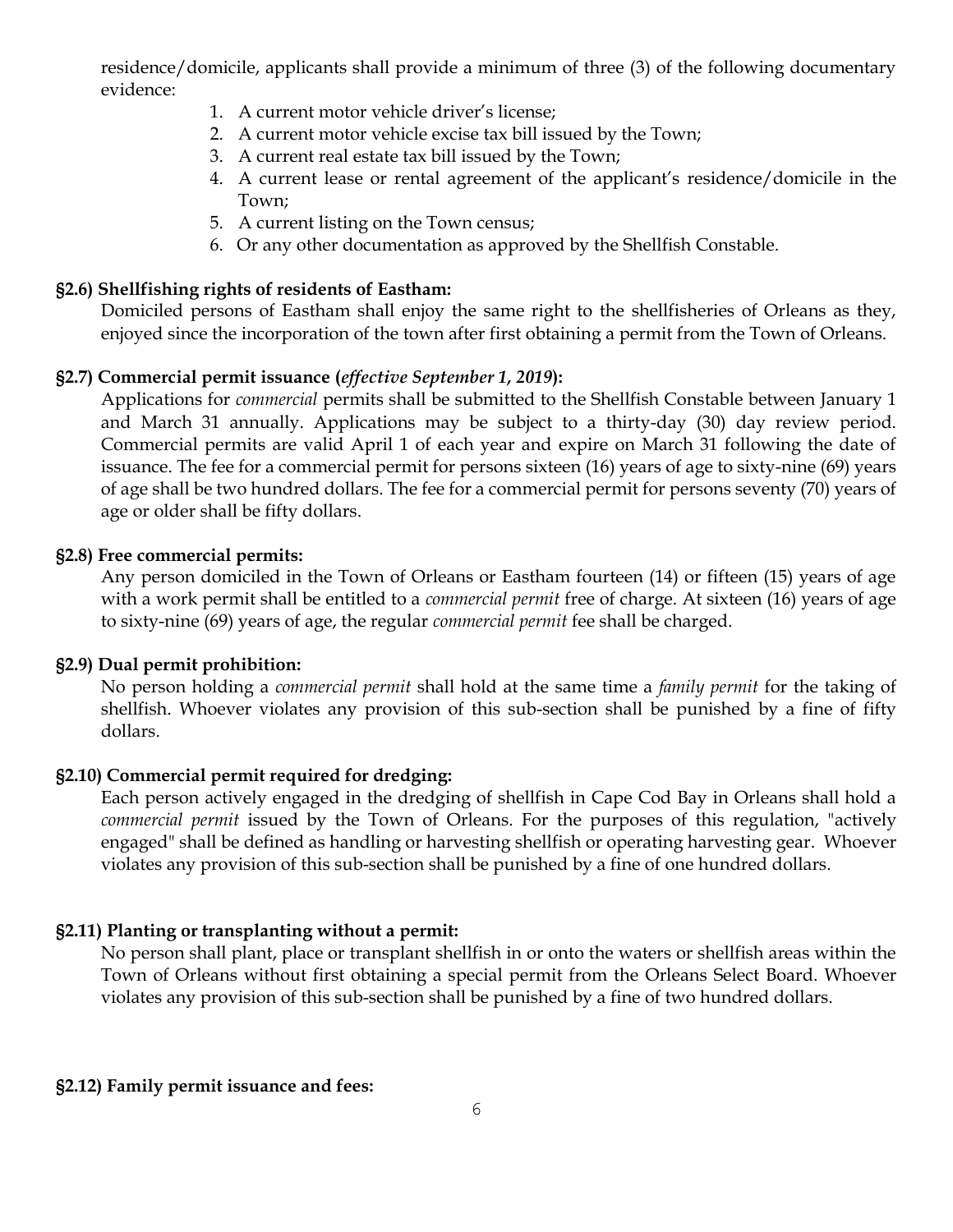Family permits are valid April 1 of each year and expire on March 31 following the date of issuance. A fee of twenty dollars (\$20) shall be charged for a family permit to domiciled persons of the Town of Orleans or Eastham and for persons not domiciled but owning real estate within the Town of Orleans. A fee of seventy dollars (\$70) shall be charged for a family permit to persons not owning real estate in the Town of Orleans.

A fee of ten dollars (\$10) shall be charged for a family permit to domiciled persons of the Town of Orleans or Eastham and for an individual not domiciled but owning real estate within the Town of Orleans sixty-five (65) years of age or over.

#### **§2.13) Suspension of commercial and family permits:**

The Select Board may suspend or revoke, for cause, any commercial or family permit granted by them for such times as they shall deem proper. Due notice, in writing, shall be given to the permit holder of said suspension. Said suspension shall occur provided that the suspension or revocation of the right to shellfish in either Orleans or Eastham shall result in the suspension or revocation of the right to shellfish in *both* towns during the period of any such suspension or revocation. Any person whose permit has been suspended shall return the same to the office of the Town Clerk, where the permit shall remain until the period for which it was suspended has expired. No fee received for a shellfish permit which has been suspended or revoked and canceled shall be refunded.

#### **§2.14) Fines:**

Whoever violates any rule or regulation made under authority of Chapter 130, General laws of Massachusetts, unless otherwise provided, shall be punished by a fine of not less than fifty (\$50.00) dollars, nor more than one thousand (\$1,000) dollars. Chapter 130, Section 2.

Town By-Law affords enforcing persons an additional option of enforcing these rules and regulations by non-criminal disposition. If the method of non-criminal disposition is used by an enforcing person, the specific penalties for a violation of these rules and regulations shall be:

| Transferability / carry permit-----------------------50    |  |
|------------------------------------------------------------|--|
| Dual permit prohibition------------------------------50    |  |
| Comm. perm. required for dredging-------------100          |  |
| Planting/transplanting w/o permit------------------200     |  |
| Display of shellfish (MGL130ss98) --------------ARR        |  |
|                                                            |  |
| Restricted methods----------------------------------100    |  |
| Possession of seed (per batch) -------------------200      |  |
| Shellfishing during nighttime---------------------200      |  |
|                                                            |  |
|                                                            |  |
|                                                            |  |
|                                                            |  |
| Family area prohibition--------------------------------200 |  |
|                                                            |  |
| Catch limits (commercial)--------------------------200     |  |
| Catch limits (family)----------------------------------200 |  |
| Registration of commercial boats----------------50         |  |
|                                                            |  |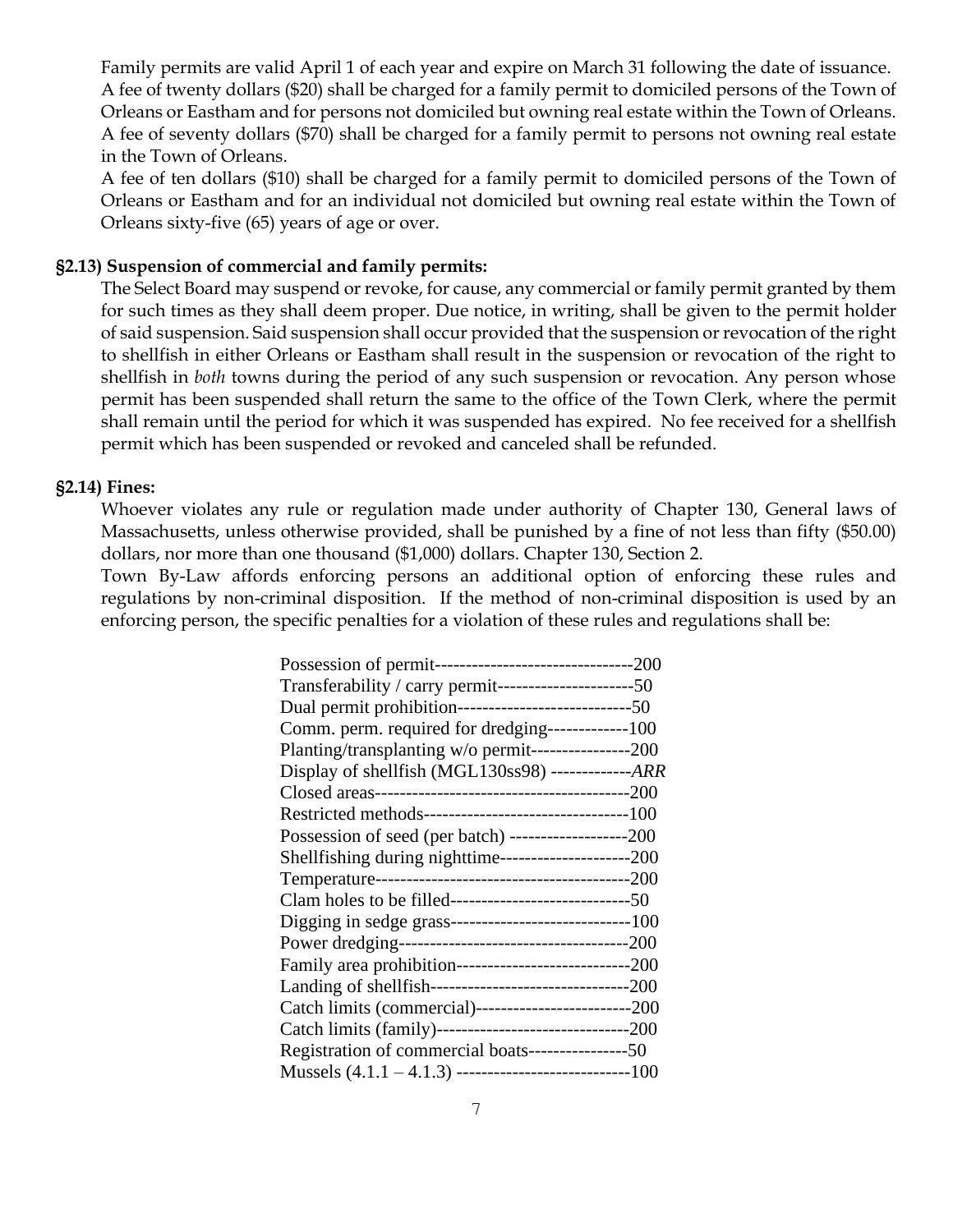### **Scallops**

| Returning to waters prohibited--------------------200 |
|-------------------------------------------------------|
|                                                       |

## *Section 3. General regulations*

#### **§3.1) Enforceability:**

The Shellfish Constable and assistants shall be empowered to enforce all applicable sections of Chapters 130 and 21 of the Massachusetts General Laws and 322 CMR of the Massachusetts Division of Marine Fisheries pertaining to shellfish in the Town of Orleans.

#### **§3.2) Display of shellfish upon demand:**

All persons taking, carrying away, or having in their possession shellfish of any kind in any boat, vehicle, or container shall exhibit, on demand of the Shellfish Constable, assistants, or a police officer, all shellfish in their possession for inspection by the Shellfish Constable, assistants, or a police officer. Whoever violates any provision of this sub-section may, in addition to any penalties specified in M.G.L. Chapter 130, have their permit to shellfish in the Town of Orleans suspended for a period of no less than seven (7) days subject to the provisions of section 2 sub-section 13 herein. Whoever throws or dumps overboard or into the water shellfish contained within a pail, bag, barrel or other receptacle, after having been requested or signaled by the Shellfish Constable or assistants to stand by for inspection shall be deemed to have violated this sub-section.

#### **§3.3) Seizure of shellfish:**

All shellfish taken, held, possessed or dealt with contrary to any section or sub-section of these regulations made under authority thereof may, in addition to any or all of the penalties contained therein, be seized, photographed, and replanted in the waters of the Commonwealth by the Shellfish Constable or assistants.

#### **§3.4) Closed areas:**

The Select Board may restrict the use of areas for the taking of all shellfish as they deem expedient, either absolutely or generally or for some particular use, or for the taking of certain kinds of shellfish only and allowing other kinds to be taken from such restricted areas, and such restrictions shall have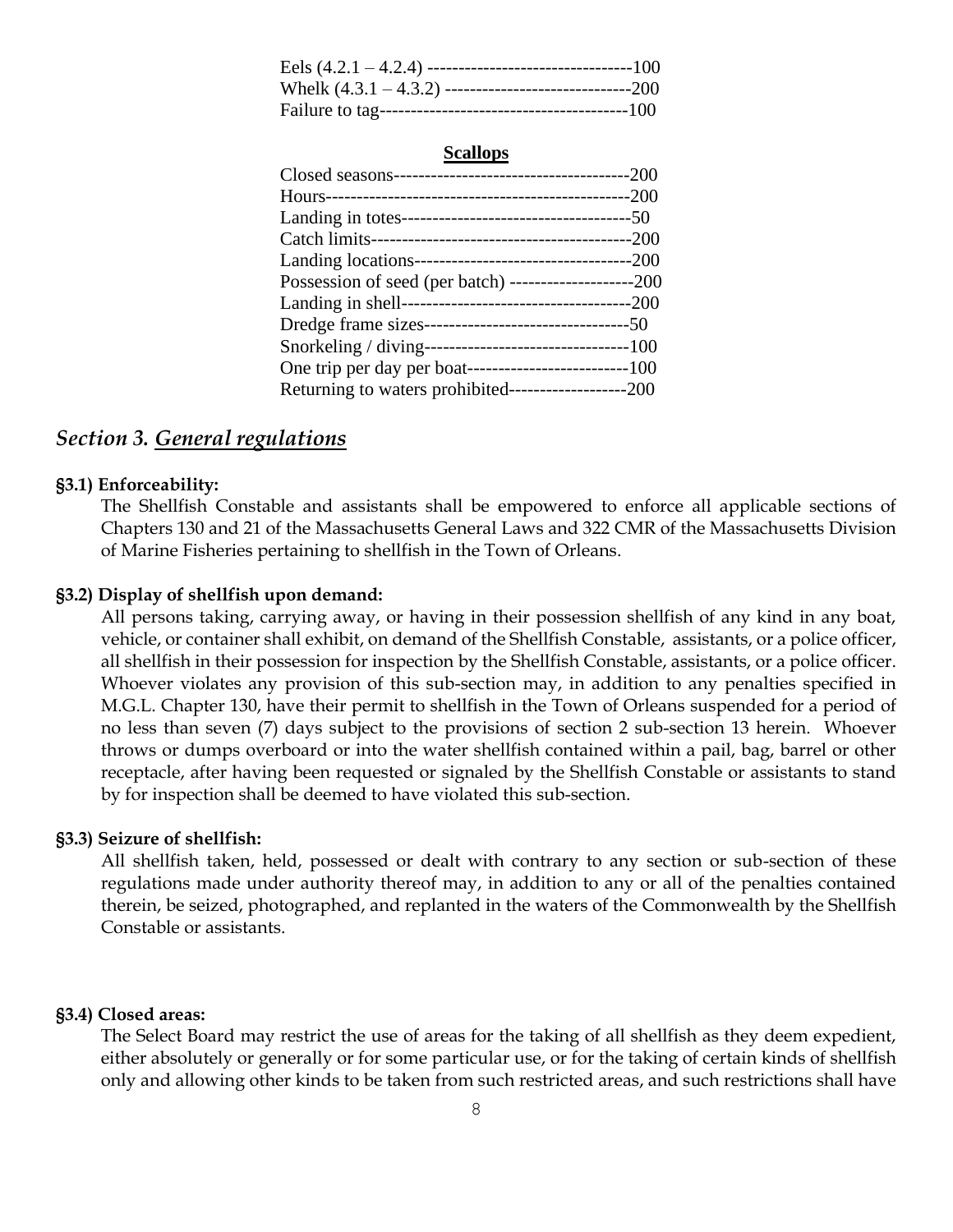the same force and effect as any rule or regulation made herein. No shellfish shall be taken from any area waters of the Town of Orleans unless such areas have been declared open for the taking of shellfish by the Select Board. Shellfish areas that have been classified as "Prohibited", "Restricted", "Conditionally Restricted", or placed in a "Closed" status by the Massachusetts Division of Marine Fisheries or the Massachusetts Department of Public Health shall also be considered closed for the taking of all shellfish by the Orleans Select Board. All private shellfish grant lease sites shall be closed for the harvesting of shellfish by anyone other than the lessee or their agents.

#### **§3.5) Restricted methods:**

The taking of clams, quahogs, razor clams or mussels from the waters and flats of the Town of Orleans by any other method than what is commonly known as the "long rake", "scratcher", "tongs", "pitchfork", "plunger", "clam hoe", or "salting (for razor clams only)" is prohibited unless the taker has a special permit. No shovel, spade, trowel or other edged tool may be used in the harvesting of shellfish. Whoever violates any provision of this sub-section shall be punished by a fine of one hundred dollars.

#### **§3.6) Possession of seed shellfish:**

No person shall take or have in possession seed mussels or clams less than two (2) inches in longest diameter, razor clams less than five (5) inches in longest diameter, or seed oysters less than three (3) inches in longest diameter, or seed quahogs less than one (1) inch in thickness, or whelk less than two and three-quarters (2 3/4) inches shell width, or seed scallops as defined in section 4 sub-section 4.6, exceeding five percent (5%) by number of any batch. All shellfish shall be culled immediately at the location of harvest and all seed shall be returned to the water in the immediate area from which it was taken. Whoever violates any provision of this sub-section shall be punished by a fine of two hundred dollars per offense.

#### **§3.7) Shellfishing during the nighttime:**

No person shall dig, take or carry away any shellfish or shells between the hours of one-half (1/2) hour after sunset and one-half (1/2) hour before sunrise by any method whatsoever, from any water, flat or creek of the Town of Orleans. Whoever violates any provision of this sub-section shall be punished by a fine of two hundred dollars.

#### **§3.8) Temperature restrictions:**

No person shall harvest any shellfish, with the exception of mussels, eels, and razor clams when the air temperature is below twenty-eight (28) degrees Fahrenheit. Whoever violates any provision of this sub-section shall be punished by a fine of two hundred dollars.

#### **§3.9) Clam holes shall be filled:**

All holes dug while harvesting shellfish shall be refilled and all seed shall be replanted immediately. Whoever violates any provision of this sub-section shall be punished by a fine of fifty dollars.

#### **§3.10) Digging in the sedge grass:**

There shall be no digging of shellfish in the sedge grass (*spartina*). Whoever violates any provision of this sub-section shall be punished by a fine of one hundred dollars.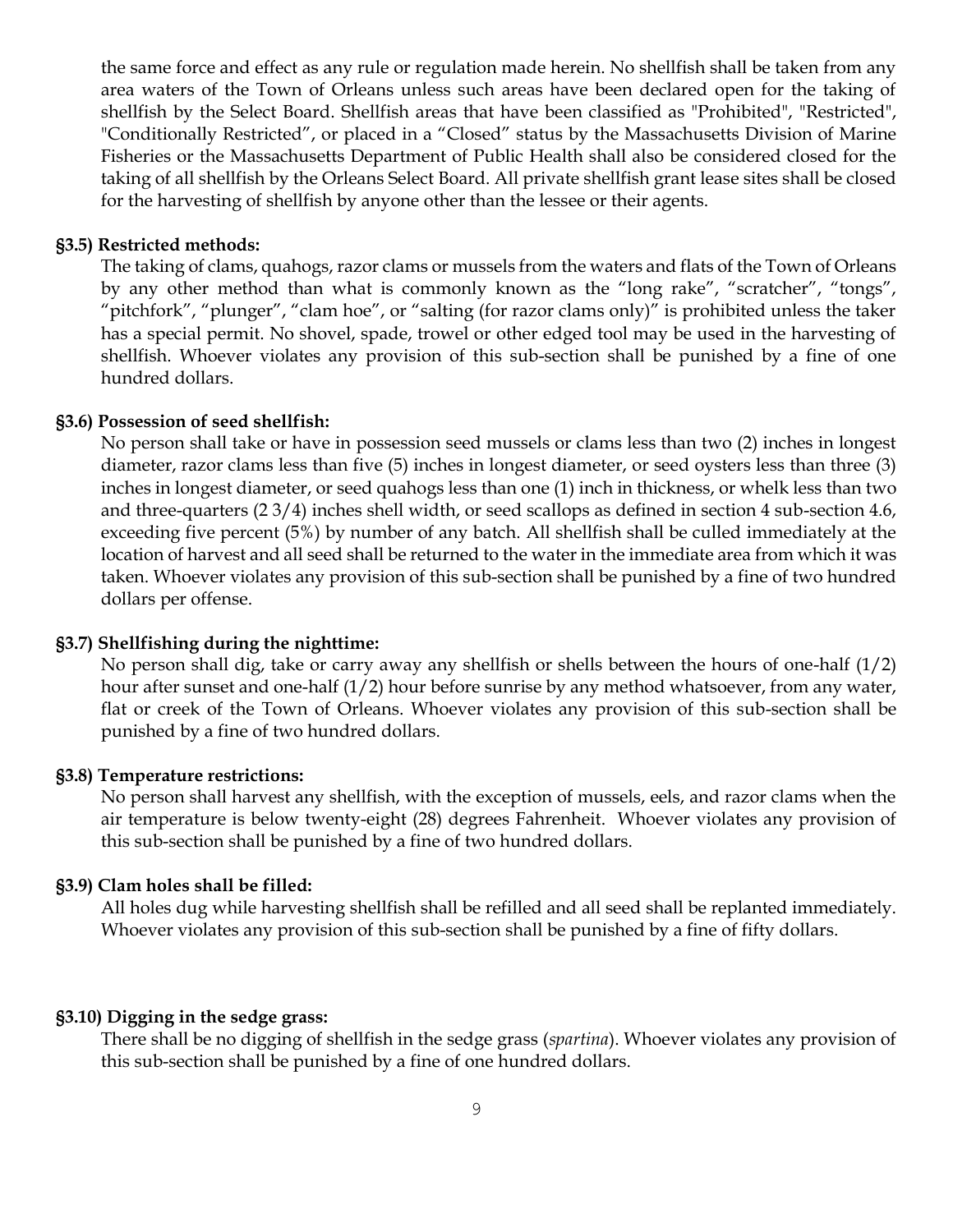## **§3.11) Power dredging:**

Power dredging shall be restricted to the waters of Cape Cod Bay and to the taking of bay scallops in other town waters. The Town of Orleans prohibits the use of hydraulic dredging, hydraulic jetting, or any means similar thereto for the harvesting of any species of shellfish within town waters. Only vessels permitted by the State to harvest surf clams may operate a hydraulic dredge in the waters of Orleans seaward of "the spire line" from Jeremy Point, Wellfleet, to the "Spire" in Brewster. Dredging for surf clams is prohibited shoreward of "the spire line" from Jeremy Point, Wellfleet, to the "Spire" in Brewster 24 hours per day / 365 days per year in Orleans (see appendix 1 for GPS coordinates) A State permitted vessel hydraulically dredging for surf clams (Spisula solidissima) in Town waters may not retain incidental catch of any Town regulated species of shellfish.

A vessel with the means to operate a hydraulic dredge on board shall not possess any Town regulated species of shellfish besides surf clams in the Town of Orleans.

## **§3.12) Family permit areas described:**

The following areas shall be designated as *Family Permit Only* Areas:

3.12.1. "Yacht Club Area"; The area in Town Cove, South of an imaginary line from the seaward end of the Cove Road municipal pier to the sign posted in the Southeast corner below Sea Call Farm. The "Yacht Club Area" shall be open annually for the taking of shellfish by family shellfish permit holders on Wednesdays and Sundays only, during the period from the third Sunday in September to the third Sunday in May, inclusive. This area shall be closed for the taking of shellfish at all other times.

3.12.2. "Asa's Area"; The Town Cove, from the end of Asa's Landing Road, going West along the shoreline to the point of rocks, out to a depth of three (3) feet measured at Mean Low Tide.

3.12.3. "Mill Pond Area"; The Mill Pond, from the boat launching ramp at the end of Mill Pond Road, going West along the shoreline to a sign posted at the point, at the entrance to Little Mill Pond, and out to a depth of three (3) feet measured at Mean Low Tide.

3.12.4. "Lonnie's Pond Area"; Lonnies Pond, from the boat launching ramp, going South along the shoreline to the mouth of the Herring Run, and out to a depth of three (3) feet measured at Mean Low Tide.

3.12.5. "Quanset Pond Area"; The entire shoreline of Quanset Pond out to a depth of three (3) feet measured at Mean Low Tide.

## **§3.13) Family area prohibition:**

Persons holding a commercial permit shall be prohibited from shellfishing in all areas designated for family permit holders only. Whoever violates any provision of this sub-section shall be punished by a fine of two hundred dollars.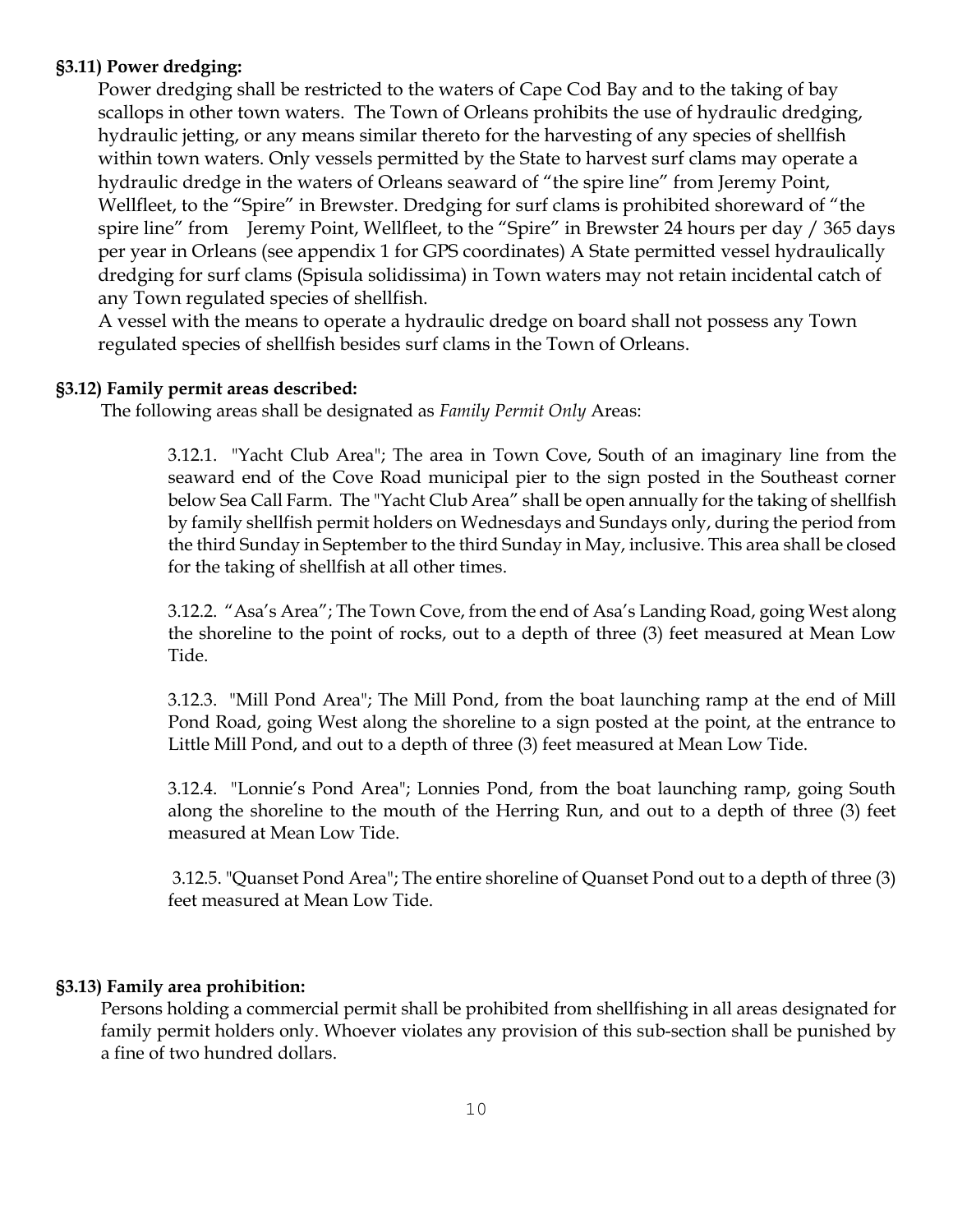### **§3.14) Landing of shellfish:**

All shellfish commercially harvested in the Town of Orleans, except for scallops as provided for in section 4 sub-section 4.5 shall be landed at the following locations unless the Shellfish Constable is notified of an alternate location at least twenty-four (24) hours prior to landing: Quanset Pond Landing, Portanimicut Landing, Namequoit Landing, Arey's Pond Landing, Lonnie's Pond Landing, River Road Landing, Sparrowhawk Landing, Barley Neck Landing, Route 28 Landing, or Meetinghouse Pond Landing in the Pleasant Bay estuary; Cove Road Landing, Goose Hummock Landing , Asa's Landing, Snow Shore Landing, Priscilla Landing, Mill Pond Landing, Tonset Road Landing, Collins' Landing, Hemenway Landing, or Salt Pond Landing in the Nauset estuary; Rock Harbor or Skaket Beach in Cape Cod Bay. Whoever violates any provision of this sub-section shall be punished by a fine of two hundred dollars.

#### **§3.15) Commercial permit catch limits**:

The following catch limits shall apply to holders of commercial permits:

3.15.1. No person having a valid commercial permit from Orleans or Eastham may take daily from the Nauset estuary, Pleasant Bay estuary, or Cape Cod Bay, except as provided for in section 3 sub-section 15.2 herein, in excess of the following: two (2) bushels of quahogs with the option of two (2) additional separate bushels of strictly chowder quahogs; ten (10) bushels of mussels; three (3) bushels of razor clams; ten (10) bushels of ark clams (including shells); or may take weekly in excess of one (1) ten-quart pail-full of oysters *for family use only*. Said limits shall be subject to resource assessments. In addition, no such permit holder shall have in his possession while in, on, or adjacent to the waters or flats of the Town, or at any landing within the Town, shellfish in excess of the above specified limits.

3.15.2. The total limit for commercial dredging of quahogs in Cape Cod Bay shall not exceed thirty-five (35) eighty-pound bushels per day per boat.

Whoever violates any provision of section 3 sub-sections 15.1-15.2 shall be punished by a fine of two hundred dollars.

#### **§3.16) Family permit catch limits:**

The taking of shellfish by *family permit* holders shall not exceed one (1) ten-quart pail-full of any and all kinds of shellfish per week, except for mussels, the taking of which shall not exceed one-half (1/2) bushel per week. During the season specified for the harvesting of scallops in section 4 sub-section 4.4, family permit holders shall be allowed one (1) bushel of scallops per week. A week in this context shall begin on Sunday at 12:01 am and end on Saturday at 11:59 pm. Whomever violates any provision of this sub-section shall be punished by a fine of fifty dollars.

## **§3.17) Registration of commercial boats:**

Any boat engaged in commercial shellfishing in the Town of Orleans shall be registered or documented in the Town of Orleans or Eastham, and the owner shall hold a valid *commercial permit* issued by the Town of Orleans. Whoever violates any provision of this sub-section shall be punished by a fine of fifty dollars.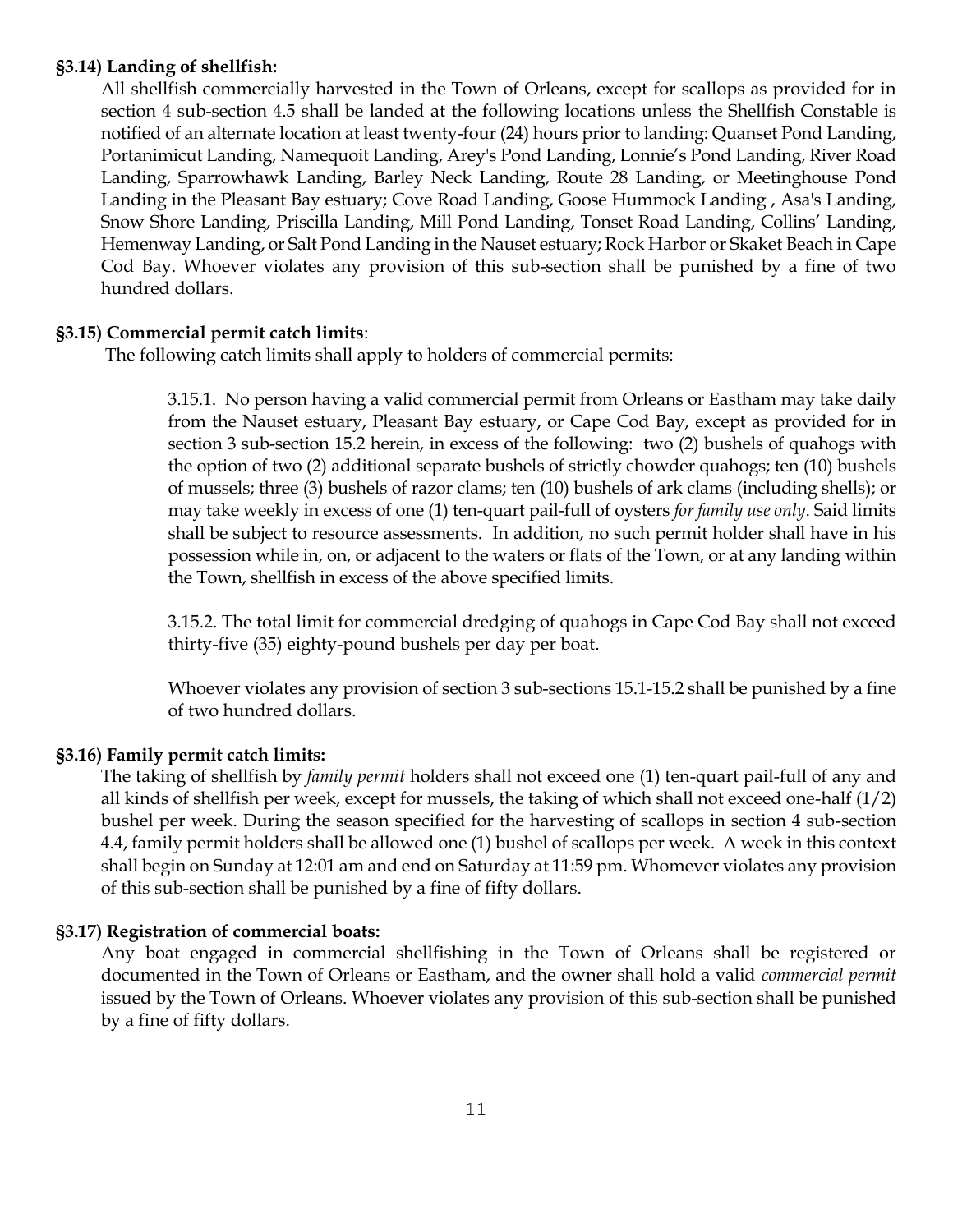## *Section 4. Specific regulations*

#### **§4.1) Mussels; culling, dragging, restricted areas**

4.1.1. All mussels shall be culled and all mussels less than two (2) inches in longest diameter shall be returned to the water in the immediate area from which they were taken.

4.1.2. Dragging for mussels shall be allowed by special permit only, issued by the Shellfish Constable, from October 1 to March 31.

4.1.3. The harvesting of mussels in the Mill Pond shall be restricted to family permits only.

Whoever violates any provision of section 4 sub-sections 1.1-1.3 shall be punished by a fine of one hundred dollars.

#### **§4.2) American eels; size restrictions, methods, limits**

4.2.1. No person shall have in possession any eel less than nine (9) inches in overall length. 4.2.2. Eels may be taken by pot, trap, hook, line, or spear only. No other methods shall be employed, except by special permit from the Select Board.

4.2.3. A family shellfish permit holder may take no more than twenty-five (25) eels per week.

4.2.4. Any person who sets five (5) or more pots must hold a valid Orleans commercial shellfish permit. All pots shall be registered annually with the Orleans Shellfish Department.

4.2.5. No freshwater lakes, rivers, ponds, creeks, bogs, or any part of a saltwater estuary shall be obstructed in any way so as to interfere with the habits and migration of eels.

Whoever violates any provision of section 4 sub-sections 2.1-2.4 shall be punished by a fine of one hundred dollars.

#### **§4.3) Whelks/Conchs; size restrictions, season**

4.3.1. In this regulation, whelk/conch refers to either knobbed whelk (Busycon carica) or channeled (smooth) whelk (Busycotypus canaliculatus). (See CMR 322 Section 6.21: Minimum Size for Conch.)

4.3.2. The harvesting of whelk shall be prohibited annually from December 15 through April 14, inclusive. All whelk harvested shall be returned to shore in the shell. Whoever violates any provision of this sub-section shall be punished by a fine of two hundred dollars.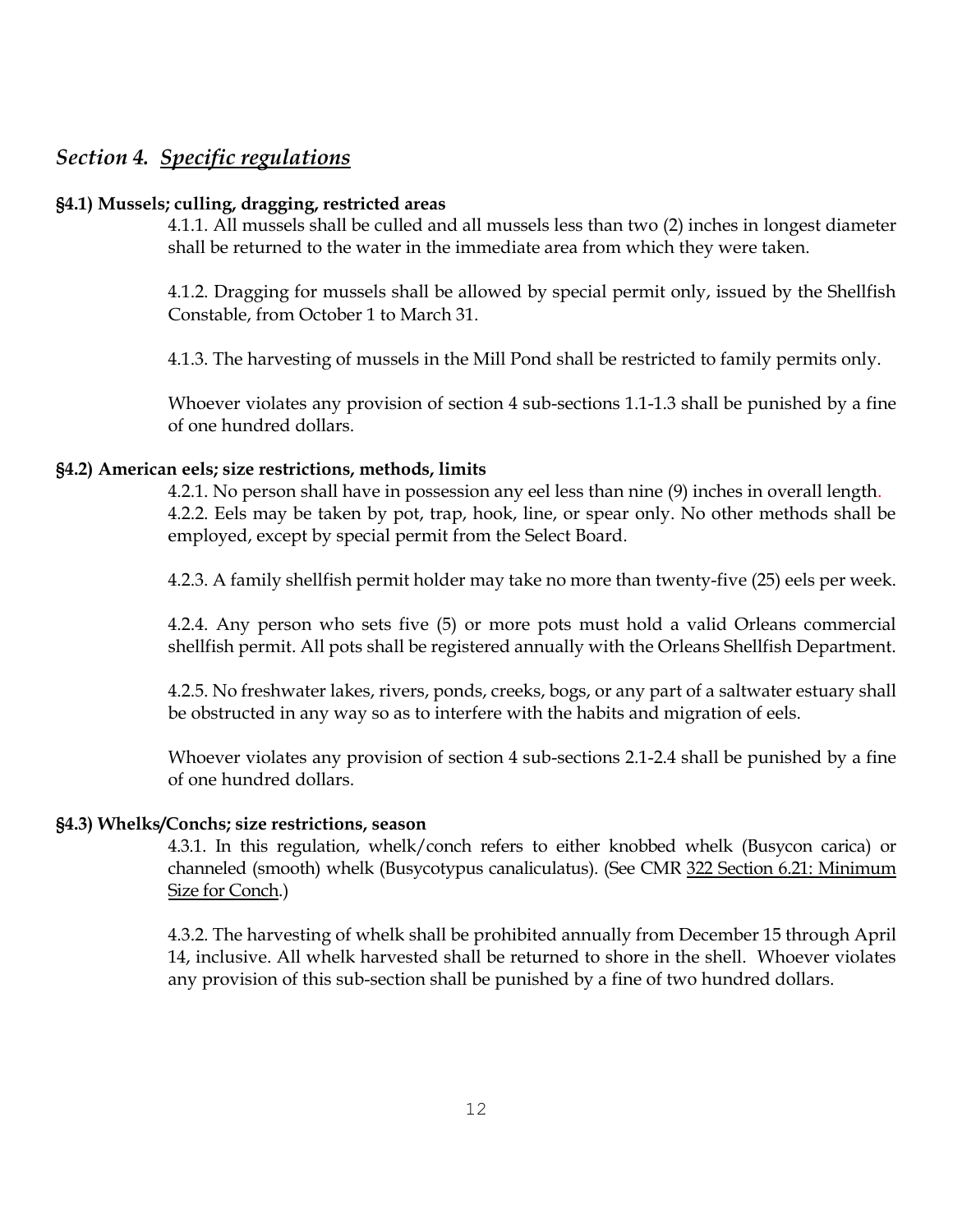#### **§4.4) Scallops; seasons, hours, tote requirements, catch limits, landings, possession of seed, etc.**

4.4.1. The following seasonal restrictions shall apply to the harvest of scallops by any commercial or family permit holder:

4.4.1.a) The waters and flats of Cape Cod Bay in the Town of Orleans shall be open for the taking of scallops annually from October 1st through March 31st of the following year. The taking of scallops shall be prohibited in Cape Cod Bay between April 1st and September 30th, inclusive.

4.4.1.b) The waters and flats of the Nauset estuary shall be open for the taking of scallops annually from the third Sunday in October through March 31st of the following year. The taking of scallops shall be prohibited in the Nauset estuary between April 1st and the third Saturday in October, inclusive.

4.4.1.c) The waters and flats of Pleasant Bay in the Town of Orleans shall be open for the taking of scallops annually from November 1st through March 31st of the following year. The taking of scallops shall be prohibited between April 1st and October 31st, inclusive.

Whoever violates any provision of section 4 sub-sections 4.1.a-4.1.c shall be punished by a fine of two hundred dollars.

4.4.2. Hours for scalloping shall be from one-half (1/2) hour before sunrise until 4:00 pm, seven (7) days per week. Whoever violates any provision of this sub-section shall be punished by a fine of two hundred dollars.

4.4.3. All scallops taken by commercial permit holders shall be landed in plastic totes measuring eighteen (18) inches long by twelve (12) inches wide by ten and five tenths (10.5) inches deep, inside measurements, and containing two thousand two hundred sixty-eight (2,268) cubic inches. Whoever violates any provision of this sub-section shall be punished by a fine of fifty dollars.

4.4.4. The following catch limits shall apply to the commercial harvest of scallops:

4.4.4.a) The daily commercial limit of scallops taken in Cape Cod Bay shall be ten (10) level totes per day per permit holder, and there shall be a maximum of two (2) commercial permit holders allowed per boat. If two (2) limits are to be harvested, both commercial permit holders must be actively engaged in the harvesting. For the purposes of this regulation, "actively engaged" shall be defined as handling or harvesting scallops or operating harvesting gear.

4.4.4.b) The daily commercial limit of scallops taken in the Nauset estuary shall be five (5) level totes per day per permit holder, and there shall be a maximum of two (2) permit holders per boat. If two (2) limits are to be harvested, both commercial permit holders must be actively engaged in the harvesting. For the purposes of this regulation,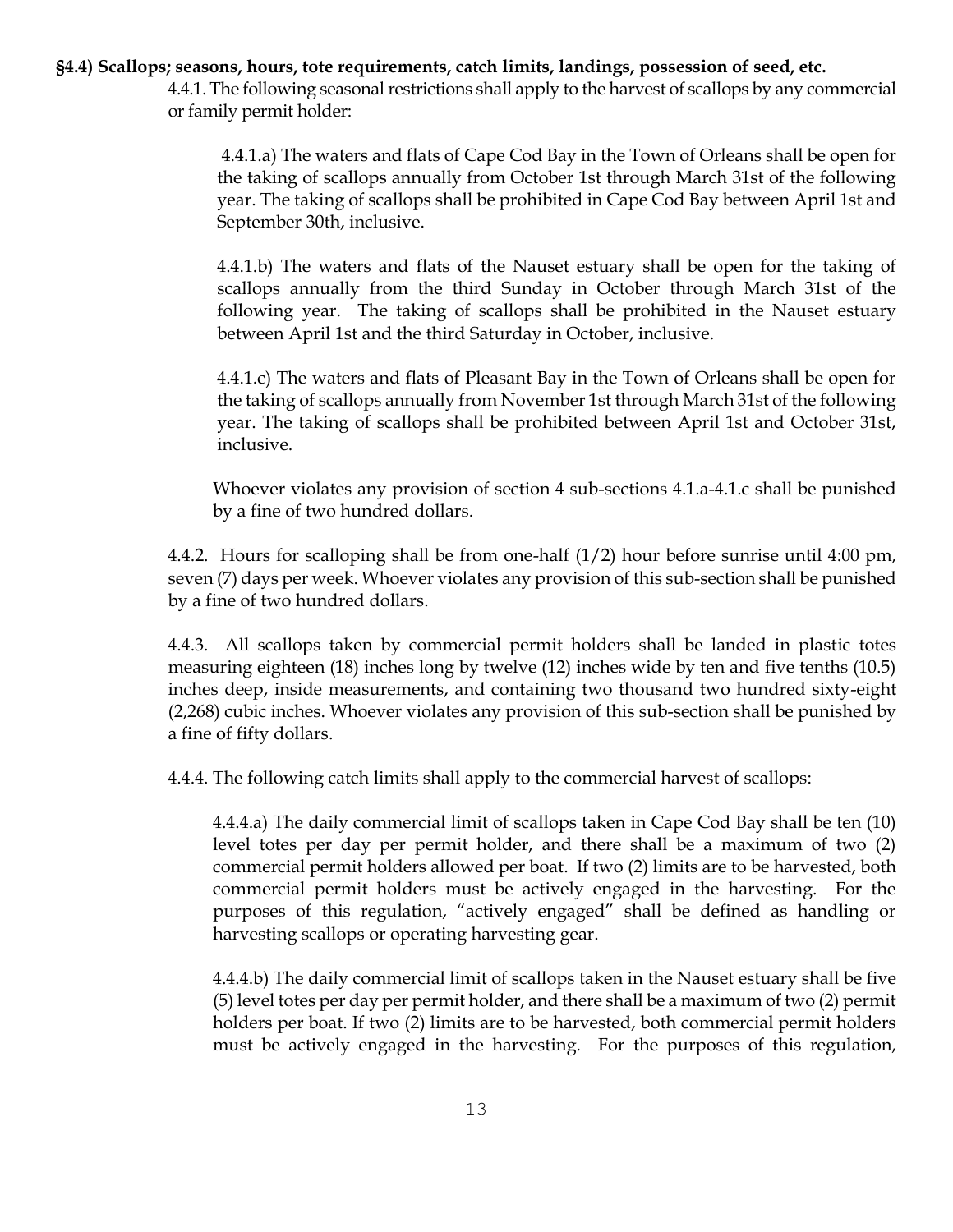"actively engaged" shall be defined as handling or harvesting scallops or operating harvesting gear.

4.4.4.c) The daily commercial limit of scallops taken in Pleasant Bay shall be five (5) level totes per day per permit holder, and there shall be a maximum of two (2) permit holders per boat. If two (2) limits are to be harvested, both commercial permit holders must be actively engaged in the harvesting. For the purposes of this regulation, "actively engaged" shall be defined as handling or harvesting scallops or operating harvesting gear.

Whoever violates any provision of section 4 sub-sections 4.4.a-4.4.c shall be punished by a fine of two hundred dollars.

4.4.5. Scallops taken in Cape Cod Bay in the Town of Orleans shall be landed at Rock Harbor. Scallops taken from Pleasant Bay shall be landed at Quanset Pond Landing, Portanimicut Landing, River Road Landing, Meetinghouse Pond Landing, or Mill Pond Landing. Scallops taken from Nauset Harbor shall be landed at Goose Hummock Landing, Cove Road Landing, or Asa's Landing. Whoever violates any provision of this sub-section shall be punished by a fine of two hundred dollars.

4.4.6. All scallops taken in the waters of the Town of Orleans shall be scallops with a well-defined, raised annual growth ring and that ring shall measure at least ten (10) millimeters from the hinge of the shell. Scallops that have a raised annual growth ring located less than ten (10) millimeters from the hinge of the shell shall be lawful to harvest and possess if the shell height is at least two and one-half (2.5) inches. Any scallop that does not meet the aforementioned requirements shall be deemed a seed scallop and shall be returned to the water immediately. Whoever violates any provision of this sub-section shall be punished in accordance with section 3 sub-section 6.

4.4.7. All scallops shall be taken to shore in the shell. Whoever violates any provision of this sub-section shall be punished by a fine of two hundred dollars.

4.4.8. The presence of a scallop dredge overboard at any time shall be considered evidence of intent to take scallops.

4.4.9. Scallop dredge frames shall not measure more than thirty-six (36) inches in width except for Cape Cod Bay where maximum width is sixty (60) inches. Whoever violates any provision of this sub-section shall be punished by a fine of fifty dollars.

4.4.10. No scallops shall be taken by scuba, snorkel, or any other means of diving except in designated areas. Whoever violates any provision of this section shall be punished by a fine of one hundred dollars.

4.4.11. Any boats used for commercial scalloping in the Town of Orleans shall make only one (1) trip per day. Whoever violates any provision of this section shall be punished by a fine of one hundred dollars.